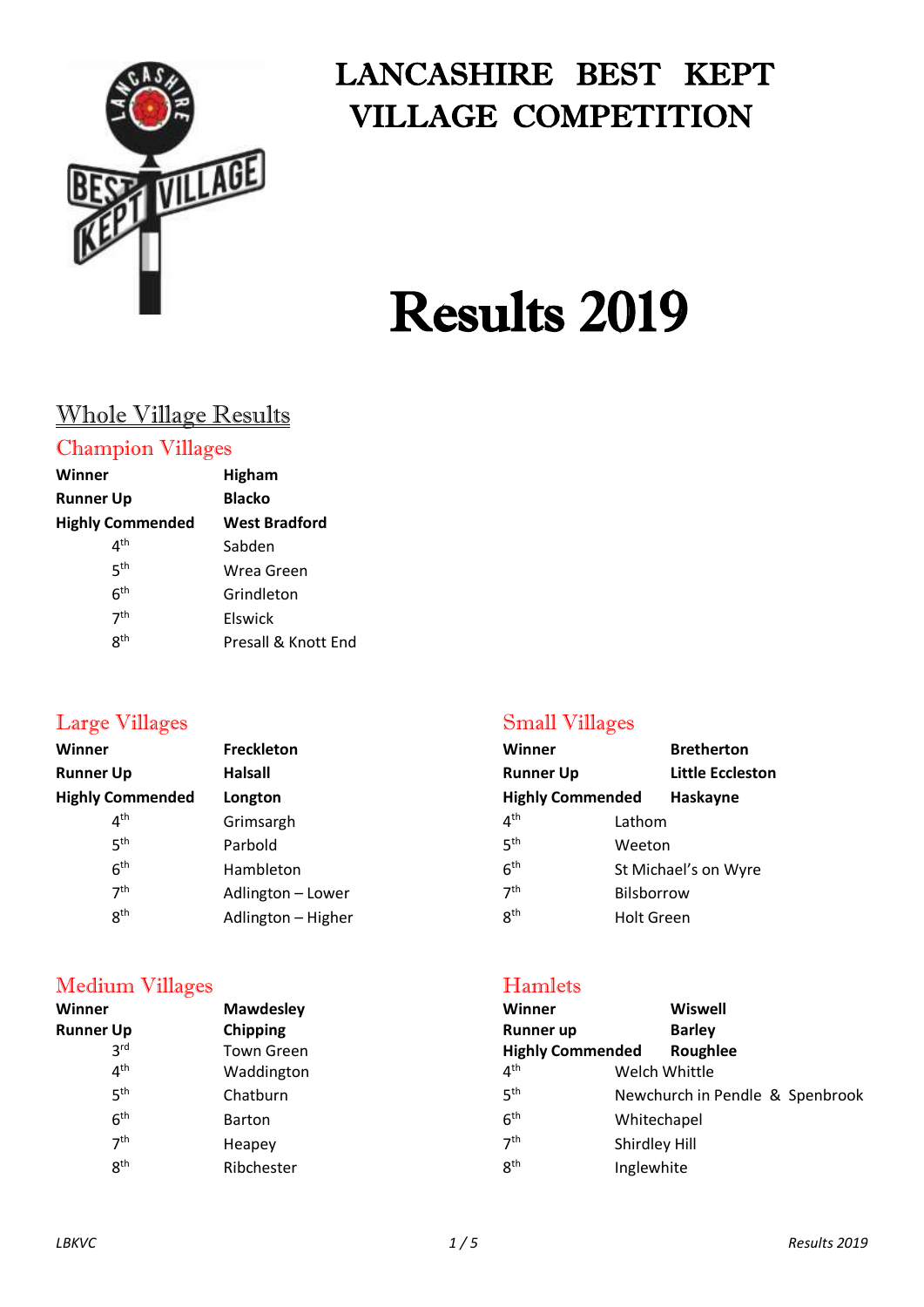# OUTSTANDING FEATURES RESULTS

#### 1 Places of Worship & Grounds (33 entries)

| Winner                  | <b>Wrea Green</b> |
|-------------------------|-------------------|
| <b>Runners Up</b>       | <b>Bilsborrow</b> |
| <b>Highly Commended</b> | <b>Parbold</b>    |
| ⊿th                     | Higham            |
| 5 <sup>th</sup>         | <b>Bretherton</b> |
| 6 <sup>th</sup>         | <b>Barley</b>     |
| 7 <sup>th</sup>         | Whitechapel       |
| gth                     | Chipping          |

 $St$  Nicholas' **St Hilda's Our Lady & All Saints** Higham Church Congregational Chapel St James' St Bartholomew's

#### 2 Schools (28 entries)

| <b>Halsall</b>         | St Cuthbert's            |
|------------------------|--------------------------|
| <b>Higham</b>          | <b>Higham School</b>     |
| Sabden                 | <b>St Mary's Primary</b> |
| <b>Adlington Lower</b> | <b>Adlington Primary</b> |
| Haskayne               | Haskayne Primary         |
| <b>Bretherton</b>      | C of E Primary           |
| Hutton                 | Ashbridge School         |
| <b>Hesketh Bank</b>    | All Saints'              |
|                        |                          |

#### 3 Public Houses (32 entries)

| <b>Winner</b>           | <b>Bretherton</b>      | <b>Blue Anchor</b>        |
|-------------------------|------------------------|---------------------------|
| <b>Runner up</b>        | <b>Mellor</b>          | <b>Spread Eagle</b>       |
| <b>Highly Commended</b> | <b>Lower Adlington</b> | <b>The Retreat</b>        |
|                         | <b>Halsall</b>         | <b>The Saracen's Head</b> |
| 5 <sup>th</sup>         | Roughlee               | The Bay Horse             |
| 6 <sup>th</sup>         | Wiswell                | The Freemasons            |
| 7 <sup>th</sup>         | Goosnargh              | The Grapes                |
|                         | <b>Holt Green</b>      | <b>Stanley Arms</b>       |

#### 4 Hotel/Guest House (10 entries)

| Winner          | <b>West Bradford</b> | <b>Eaves Hall</b>    |
|-----------------|----------------------|----------------------|
|                 | Chipping             | <b>Gibbon Bridge</b> |
| 3 <sup>rd</sup> | Lathom               | <b>Briars Hall</b>   |
| 4 <sup>th</sup> | Hurstwood            | Hurstwood Hall       |
| 5 <sup>th</sup> | Welch Whittle        | Park Hall            |
| 6 <sup>th</sup> | Langho               | <b>Mytton Fold</b>   |
|                 | Bilsborrow           | Old Dunscombe House  |
| 8 <sup>th</sup> | Millstone            | Mellor               |



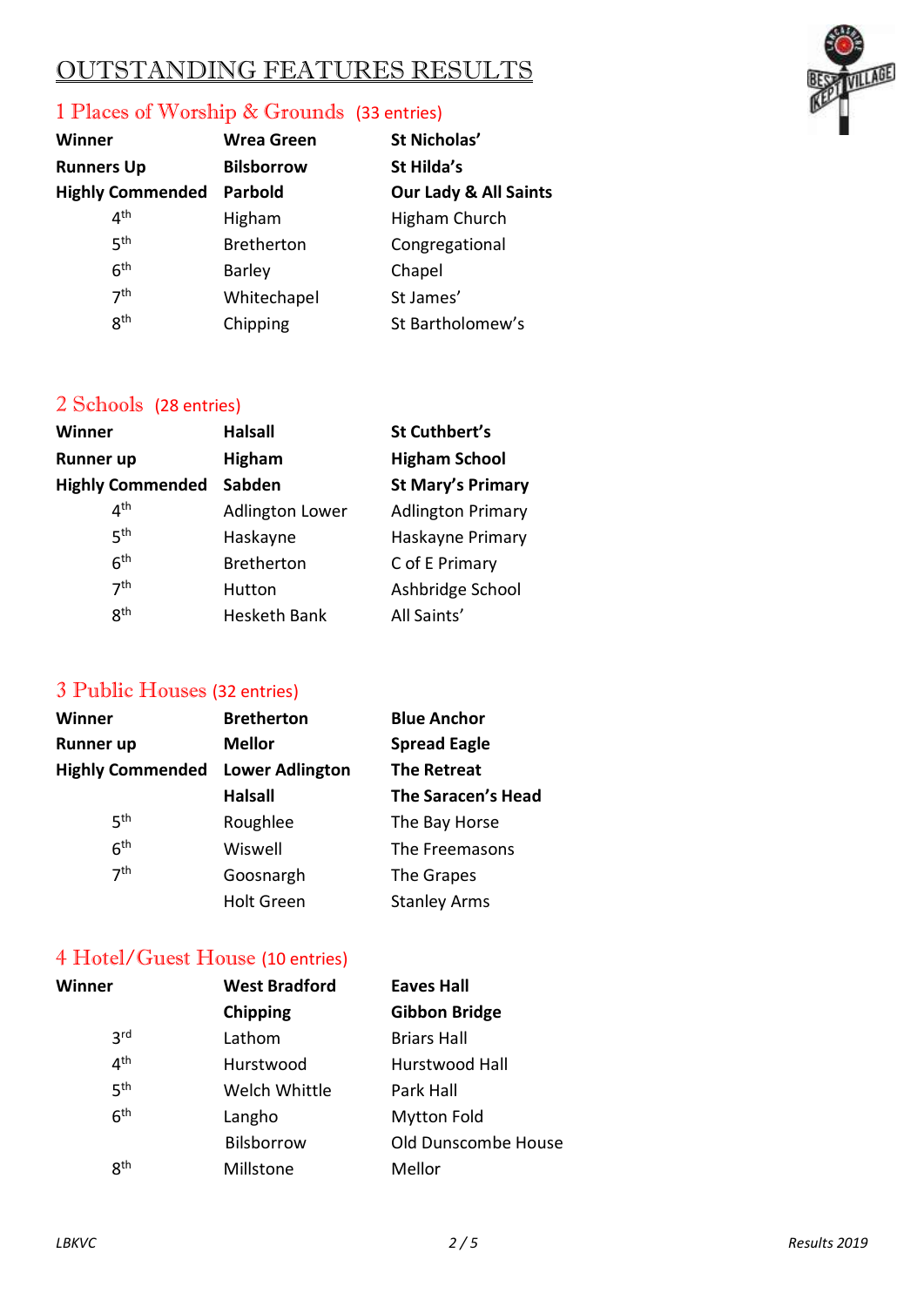

# 5 Public Building (22 entries)

| Winner                  | <b>West Bradford</b> | <b>Village Hall</b>   |
|-------------------------|----------------------|-----------------------|
| <b>Runner up</b>        | Roughlee             | <b>Village Centre</b> |
| <b>Highly Commended</b> | Haskayne             | <b>Village Hall</b>   |
| 4 <sup>th</sup>         | Weeton               | <b>Village Hall</b>   |
| 5 <sup>th</sup>         | <b>Brindle</b>       | <b>Community Hall</b> |
| 6 <sup>th</sup>         | Elswick              | <b>Village Hall</b>   |
|                         | Grindleton           | Pavilion              |
| <b>gth</b>              | Mawdesley            | <b>Village Hall</b>   |
|                         | Parbold              | <b>Village Hall</b>   |

# 6 Public Playing Fields (21 entries)

| <b>Winner</b>           | Haskayne          | <b>Jubilee</b>                      |
|-------------------------|-------------------|-------------------------------------|
| <b>Runner up</b>        | <b>Hambleton</b>  | <b>Bob Williamson Park</b>          |
| <b>Highly Commended</b> | <b>Town Green</b> | <b>William Arnold Silcock Field</b> |
| 4 <sup>th</sup>         | <b>Blacko</b>     | <b>Recreation Ground</b>            |
| 5 <sup>th</sup>         | <b>Bretherton</b> | <b>Recreation Ground</b>            |
| 6 <sup>th</sup>         | <b>Elswick</b>    | Village Hall site                   |
| 7 <sup>th</sup>         | Higham            | <b>Playing Field</b>                |
|                         | Shirdley Hill     | <b>Village Green</b>                |

## 7 Children's Play Area (21 entries)

| <b>Winner</b>    | <b>Blacko</b>     | <b>Recreation Ground</b>    |
|------------------|-------------------|-----------------------------|
|                  | <b>Freckleton</b> | <b>Memorial Park</b>        |
| <b>Runner Up</b> | <b>Mawdesley</b>  | <b>Millenium Green</b>      |
| 4 <sup>th</sup>  | <b>Elswick</b>    | <b>Village Hall Gardens</b> |
|                  | Hambleton         | <b>Bob Williamson Park</b>  |
| 6 <sup>th</sup>  | Mellor            | St Mary's Gardens           |
| 7 <sup>th</sup>  | <b>Bretherton</b> | <b>Recreation Ground</b>    |
|                  | Higham            | Village                     |

# 8 Industrial/Commercial Premises (10 entries)

| Winner          | Sabden                 | <b>Specialised Automotive Services</b> |
|-----------------|------------------------|----------------------------------------|
| Runner up       | <b>Welch Whittle</b>   | <b>Festive Lights</b>                  |
| 3 <sup>rd</sup> | Bilsborrow             | Barton Grange Garden Centre            |
|                 | <b>Burscough</b>       | <b>Burscough Wharfe</b>                |
| 5 <sup>th</sup> | Freckleton             | Threlfall's Transport                  |
| 6 <sup>th</sup> | Adlington Higher       | <b>BH Fabrications</b>                 |
| 7 <sup>th</sup> | <b>Adlington Lower</b> | White Bear Marina                      |
|                 | Chipping               | <b>Bretherton's Garage</b>             |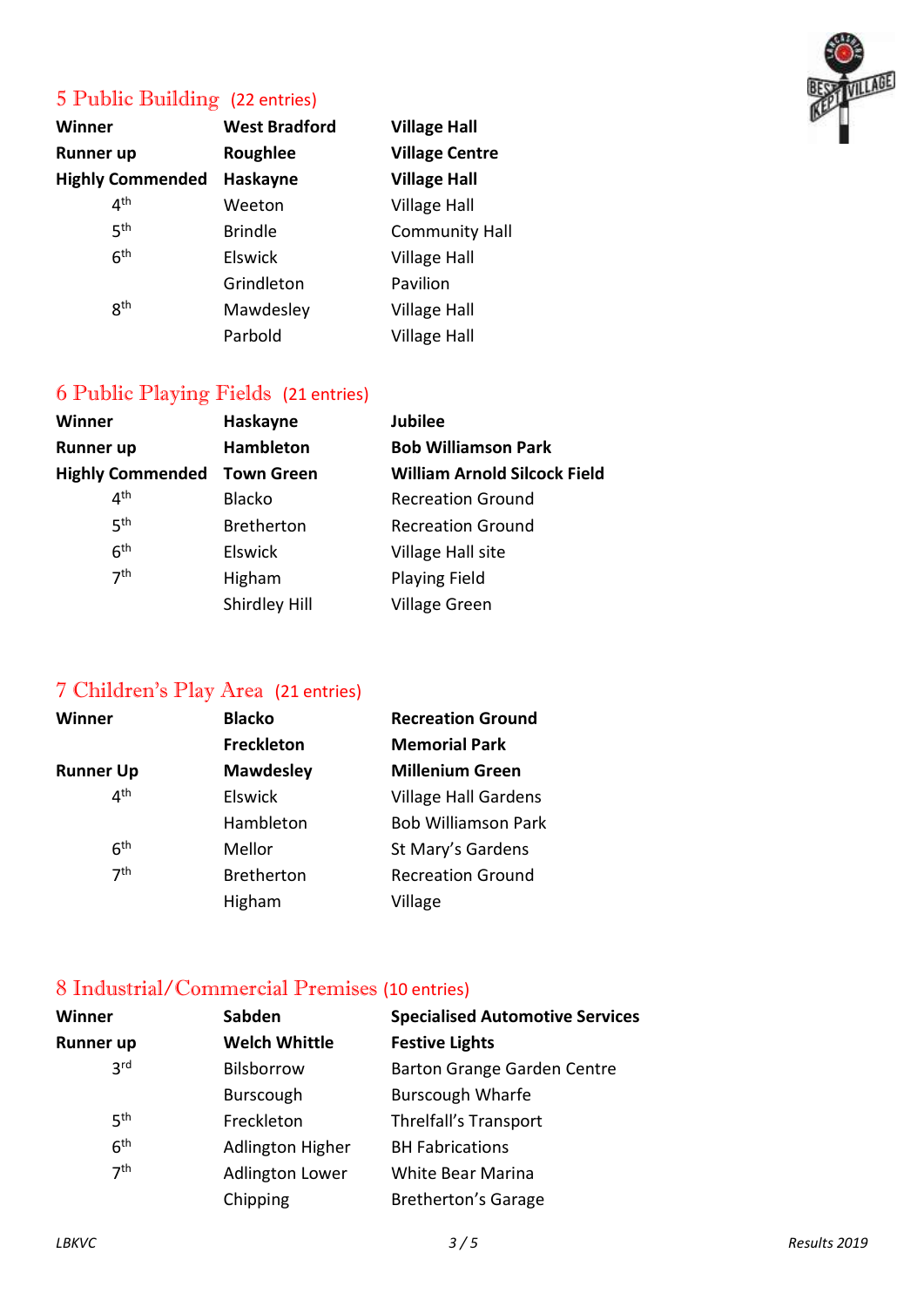# 9 Shops (23 entries)

| Winner                | Longton             | <b>Blundell's Hardware</b> |
|-----------------------|---------------------|----------------------------|
| Runner up             | <b>Blacko</b>       | The Hairdresser's          |
| <b>High Commended</b> | Parbold             | The Old Post Office        |
| 4 <sup>th</sup>       | Sabden              | Ella Mai Beauty            |
| 5 <sup>th</sup>       | Freckleton          | Lorenzo's                  |
|                       | <b>Barton</b>       | Kopper Kettle              |
| 7 <sup>th</sup>       | Chipping            | Farm shop                  |
|                       | Mawdesley           | Post Office                |
|                       | <b>Hesketh Bank</b> | The Old Bank               |

#### 10 Sheltered Accommodation (12 entries)

| Winner                  | <b>Grindleton</b>                  | <b>Almshoues</b>       |  |
|-------------------------|------------------------------------|------------------------|--|
|                         | <b>Mawdesley</b>                   | <b>Stocks Hall</b>     |  |
| <b>Runner up</b>        | <b>Blacko</b>                      | <b>Hillview</b>        |  |
| <b>Highly Commended</b> | Goosnargh                          | <b>Bushell House</b>   |  |
| <b>5th</b>              | <b>Burscough</b>                   | Pardo Court            |  |
| 6 <sup>th</sup>         | Chatburn                           | The Manor House        |  |
|                         | Preesall & Knott End Juniper Close |                        |  |
| 8 <sup>th</sup>         | <b>Hesketh Bank</b>                | <b>Cropper Gardens</b> |  |

## 11 Notice Board (25 entries)

| Winner          | <b>West Bradford</b>   | <b>Grindleton Rd</b>       |
|-----------------|------------------------|----------------------------|
| Runner up       | <b>Blacko</b>          | Gisburn Rd/Hollin Fold     |
|                 | <b>Higham</b>          | Hall Rd/Kiln Hill          |
| 4 <sup>th</sup> | <b>Adlington Lower</b> | <b>Tow Council Park Rd</b> |
|                 | Roughlee               | Pasture Lane               |
| 6 <sup>th</sup> | <b>Bretherton</b>      | The Apiary                 |
|                 | Higher Adlington       | Library Chorley Rd         |
|                 | Wiswell                | Pendleton Rd               |
|                 |                        |                            |

## 12 War Memorial (29 entries)

| Winner                  | <b>Blacko</b>        | <b>War Memorial</b>       |  |
|-------------------------|----------------------|---------------------------|--|
|                         | <b>Freckleton</b>    | Cenotaph                  |  |
| Runner up               | <b>West Bradford</b> | <b>Coronation Gardens</b> |  |
| <b>Highly Commended</b> | <b>Bilsborrow</b>    | <b>Memorial</b>           |  |
|                         | Sabden               | <b>Memorial</b>           |  |
| 6 <sup>th</sup>         | <b>Barley</b>        |                           |  |
|                         | Wiswell              |                           |  |
| <b>Rth</b>              | Preesall & Knot End  | The Mount                 |  |
|                         | Roughlee             |                           |  |
|                         | Wrea Green           |                           |  |
|                         |                      |                           |  |